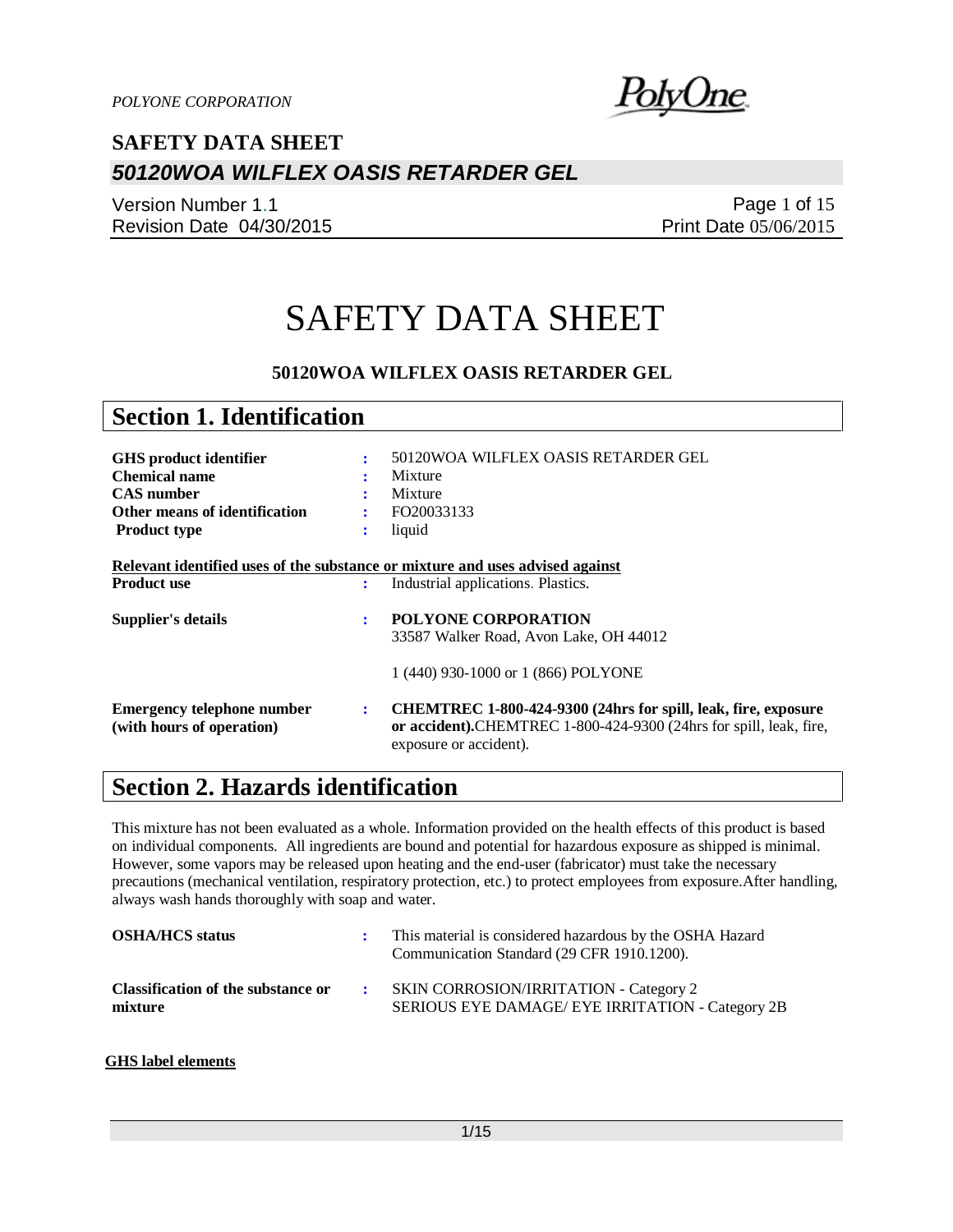

Version Number 1.1 Revision Date 04/30/2015

Page 2 of 15 Print Date 05/06/2015

| <b>Hazard</b> pictograms           | ÷              |                                                                                                                                                                                                                                                                                                                                                         |
|------------------------------------|----------------|---------------------------------------------------------------------------------------------------------------------------------------------------------------------------------------------------------------------------------------------------------------------------------------------------------------------------------------------------------|
| Signal word                        | ÷              | Warning                                                                                                                                                                                                                                                                                                                                                 |
| <b>Hazard statements</b>           |                | Causes skin and eye irritation.                                                                                                                                                                                                                                                                                                                         |
| <b>Precautionary statements</b>    |                |                                                                                                                                                                                                                                                                                                                                                         |
| <b>General</b>                     | ÷              | Not applicable.                                                                                                                                                                                                                                                                                                                                         |
| <b>Prevention</b>                  | ÷              | Wear protective gloves. Wear eye or face protection. Wash hands<br>thoroughly after handling.                                                                                                                                                                                                                                                           |
| <b>Response</b>                    | $\ddot{\cdot}$ | IF ON SKIN: Wash with plenty of soap and water. Take off<br>contaminated clothing. Wash contaminated clothing before reuse. If<br>skin irritation occurs: Get medical attention. IF IN EYES: Rinse<br>cautiously with water for several minutes. Remove contact lenses, if<br>present and easy to do. Continue rinsing. If eye irritation persists: Get |
|                                    |                | medical attention.                                                                                                                                                                                                                                                                                                                                      |
| <b>Storage</b>                     |                | Not applicable.                                                                                                                                                                                                                                                                                                                                         |
| <b>Disposal</b>                    |                | Not applicable.                                                                                                                                                                                                                                                                                                                                         |
| <b>Supplemental label elements</b> |                | None known.                                                                                                                                                                                                                                                                                                                                             |
| Hazards not otherwise classified   |                | None known.                                                                                                                                                                                                                                                                                                                                             |

## **Section 3. Composition/information on ingredients**

| Substance/mixture             | Mixture    |
|-------------------------------|------------|
| <b>Chemical name</b>          | Mixture    |
| Other means of identification | FO20033133 |

#### **CAS number/other identifiers**

| <b>Ingredient name</b> |            | <b>CAS</b> number |
|------------------------|------------|-------------------|
| 1,2-Propanediol        | $60 - 100$ | Not available.    |
|                        |            |                   |

Any concentration shown as a range is to protect confidentiality or is due to batch variation.

**There are no additional ingredients present which, within the current knowledge of the supplier and in the concentrations applicable, are classified as hazardous to health or the environment and hence require reporting in this section.**

**Occupational exposure limits, if available, are listed in Section 8.**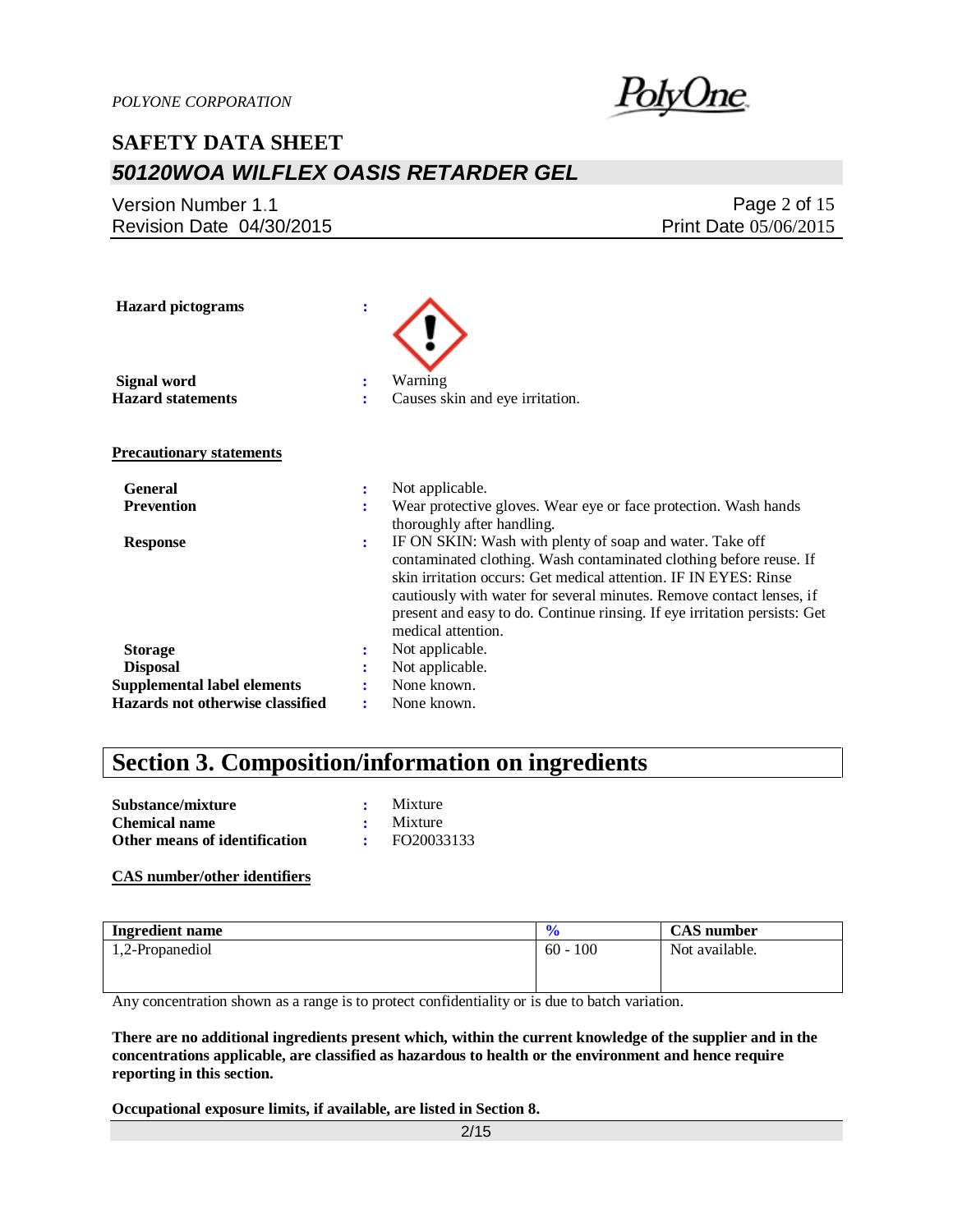

Version Number 1.1 Revision Date 04/30/2015

Page 3 of 15 Print Date 05/06/2015

## **Section 4. First aid measures**

#### **Description of necessary first aid measures**

| <b>Eye contact</b>  | ÷ | Immediately flush eyes with plenty of water, occasionally lifting the<br>upper and lower eyelids. Check for and remove any contact lenses.<br>Continue to rinse for at least 10 minutes. Get medical attention.                                                                                                                                                                                                                                                                                                                                                                                                                                                                                                                                                                                                                  |
|---------------------|---|----------------------------------------------------------------------------------------------------------------------------------------------------------------------------------------------------------------------------------------------------------------------------------------------------------------------------------------------------------------------------------------------------------------------------------------------------------------------------------------------------------------------------------------------------------------------------------------------------------------------------------------------------------------------------------------------------------------------------------------------------------------------------------------------------------------------------------|
| <b>Inhalation</b>   | ÷ | Remove victim to fresh air and keep at rest in a position comfortable<br>for breathing. If not breathing, if breathing is irregular or if respiratory<br>arrest occurs, provide artificial respiration or oxygen by trained<br>personnel. It may be dangerous to the person providing aid to give<br>mouth-to-mouth resuscitation. Get medical attention if adverse health<br>effects persist or are severe. If unconscious, place in recovery position<br>and get medical attention immediately. Maintain an open airway.<br>Loosen tight clothing such as a collar, tie, belt or waistband.                                                                                                                                                                                                                                    |
| <b>Skin contact</b> | ÷ | Flush contaminated skin with plenty of water. Remove contaminated<br>clothing and shoes. Continue to rinse for at least 10 minutes. Get<br>medical attention. Wash clothing before reuse. Clean shoes thoroughly<br>before reuse.                                                                                                                                                                                                                                                                                                                                                                                                                                                                                                                                                                                                |
| <b>Ingestion</b>    | ÷ | Wash out mouth with water. Remove dentures if any. Remove victim<br>to fresh air and keep at rest in a position comfortable for breathing. If<br>material has been swallowed and the exposed person is conscious,<br>give small quantities of water to drink. Stop if the exposed person<br>feels sick as vomiting may be dangerous. Do not induce vomiting<br>unless directed to do so by medical personnel. If vomiting occurs, the<br>head should be kept low so that vomit does not enter the lungs. Get<br>medical attention if adverse health effects persist or are severe. Never<br>give anything by mouth to an unconscious person. If unconscious,<br>place in recovery position and get medical attention immediately.<br>Maintain an open airway. Loosen tight clothing such as a collar, tie,<br>belt or waistband. |

#### **Most important symptoms/effects, acute and delayed**

| <b>Potential acute health effects</b> |                                                   |
|---------------------------------------|---------------------------------------------------|
| Eye contact                           | Causes serious eye irritation.                    |
| <b>Inhalation</b>                     | No known significant effects or critical hazards. |
| <b>Skin contact</b>                   | Causes skin irritation.                           |
| <b>Ingestion</b>                      | Irritating to mouth, throat and stomach.          |
| Over-exposure signs/symptoms          |                                                   |
| <b>Eye contact</b>                    | Adverse symptoms may include the following:       |
|                                       | 3/15                                              |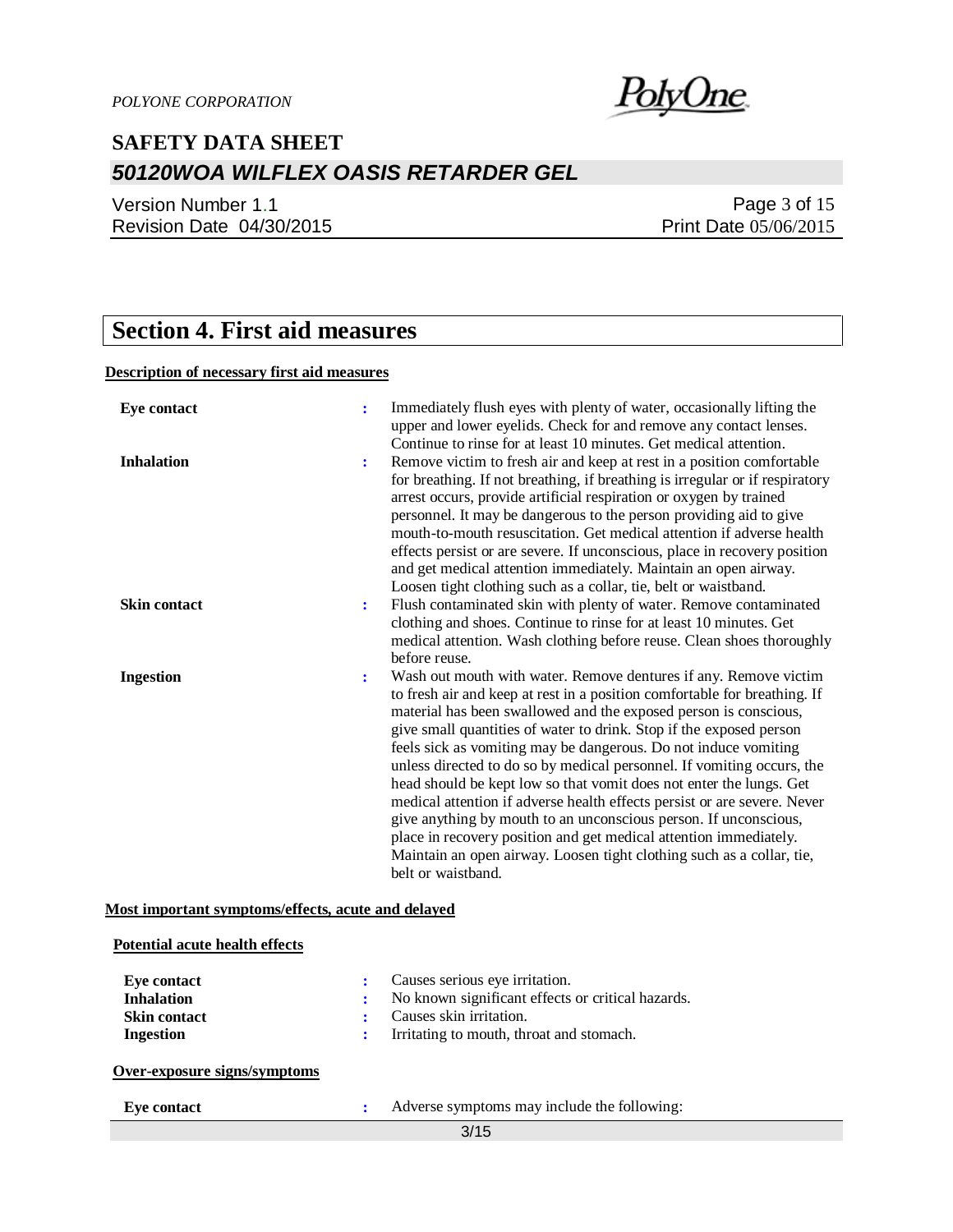

Version Number 1.1 Revision Date 04/30/2015

Page 4 of 15 Print Date 05/06/2015

|                                   | pain or irritation<br>watering<br>redness                                                                                                                                           |
|-----------------------------------|-------------------------------------------------------------------------------------------------------------------------------------------------------------------------------------|
| <b>Inhalation</b>                 | No specific data.<br>÷                                                                                                                                                              |
| <b>Skin contact</b>               | Adverse symptoms may include the following:<br>٠.<br>irritation<br>redness                                                                                                          |
| <b>Ingestion</b>                  | No specific data.<br>:                                                                                                                                                              |
|                                   | Indication of immediate medical attention and special treatment needed, if necessary                                                                                                |
| Notes to physician                | Treat symptomatically. Contact poison treatment specialist<br>÷<br>immediately if large quantities have been ingested or inhaled.                                                   |
| <b>Specific treatments</b>        | No specific treatment.<br>÷                                                                                                                                                         |
| <b>Protection of first-aiders</b> | No action shall be taken involving any personal risk or without<br>÷<br>suitable training. It may be dangerous to the person providing aid to<br>give mouth-to-mouth resuscitation. |

**See toxicological information (Section 11)**

### **Section 5. Fire-fighting measures**

#### **Extinguishing media**

| Suitable extinguishing media<br>Unsuitable extinguishing media                                      | $\bullet$ | In case of fire, use water spray (fog), foam, dry chemical or $CO2$ .<br>None known.                                                                                                              |
|-----------------------------------------------------------------------------------------------------|-----------|---------------------------------------------------------------------------------------------------------------------------------------------------------------------------------------------------|
| Specific hazards arising from the<br>chemical<br><b>Hazardous thermal</b><br>decomposition products | ÷<br>÷    | In a fire or if heated, a pressure increase will occur and the container<br>may burst.<br>Decomposition products may include the following materials:<br>carbon dioxide<br>carbon monoxide        |
| Special protective actions for fire-<br><b>fighters</b>                                             | ÷         | Promptly isolate the scene by removing all persons from the vicinity<br>of the incident if there is a fire. No action shall be taken involving any<br>personal risk or without suitable training. |
| Special protective equipment for<br>fire-fighters                                                   | ÷         | Fire-fighters should wear appropriate protective equipment and self-<br>contained breathing apparatus (SCBA) with a full face-piece operated<br>in positive pressure mode.                        |

## **Section 6. Accidental release measures**

**Personal precautions, protective equipment and emergency procedures**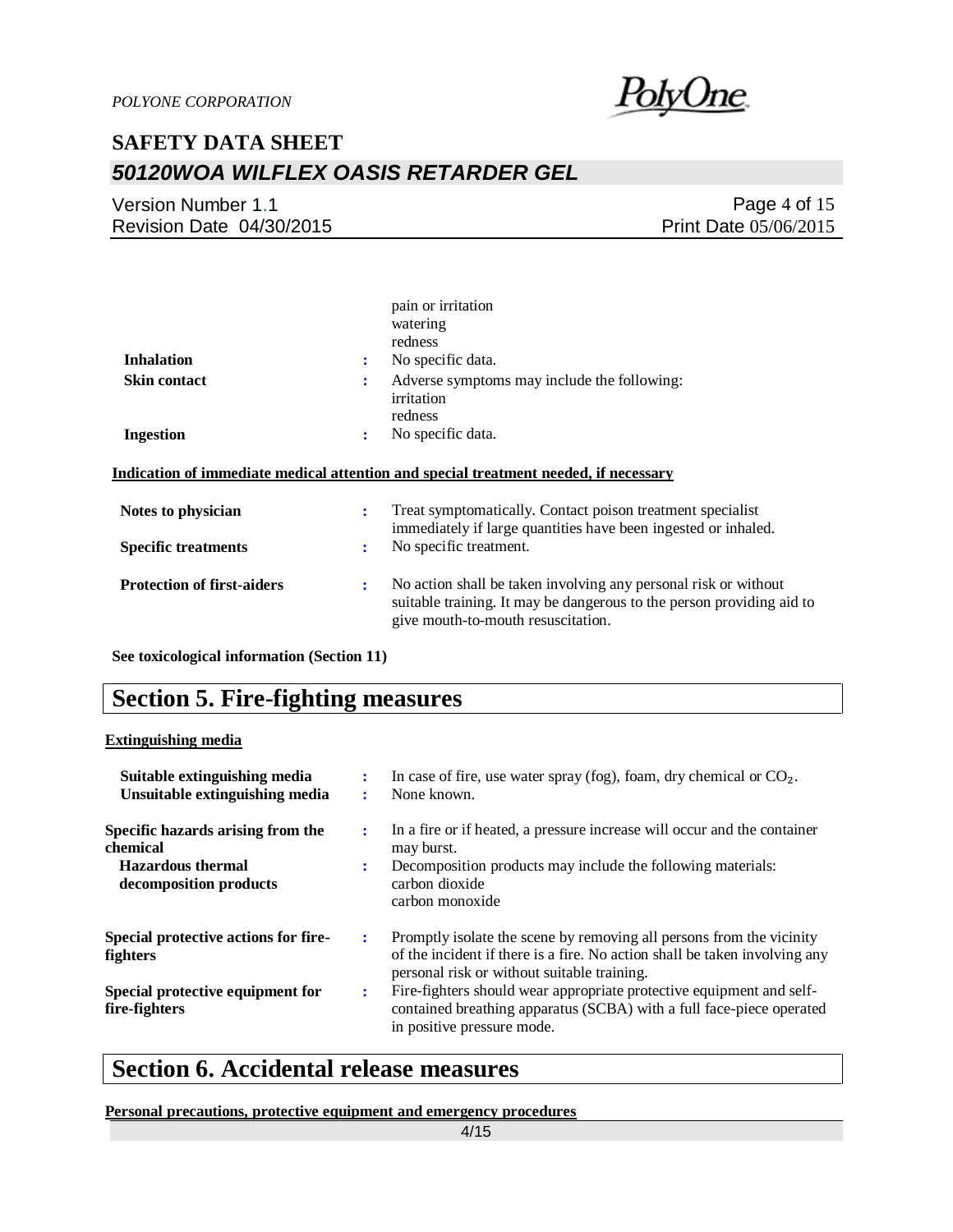

| Version Number 1.1       | Page 5 of 15                 |
|--------------------------|------------------------------|
| Revision Date 04/30/2015 | <b>Print Date 05/06/2015</b> |

| For non-emergency personnel                           | ÷                    | No action shall be taken involving any personal risk or without<br>suitable training. Evacuate surrounding areas. Keep unnecessary and<br>unprotected personnel from entering. Do not touch or walk through<br>spilled material. Avoid breathing vapor or mist. Provide adequate<br>ventilation. Wear appropriate respirator when ventilation is<br>inadequate. Put on appropriate personal protective equipment.                                                                                                                                                                                                                                                                                                 |
|-------------------------------------------------------|----------------------|-------------------------------------------------------------------------------------------------------------------------------------------------------------------------------------------------------------------------------------------------------------------------------------------------------------------------------------------------------------------------------------------------------------------------------------------------------------------------------------------------------------------------------------------------------------------------------------------------------------------------------------------------------------------------------------------------------------------|
| For emergency responders                              | $\ddot{\cdot}$       | If specialised clothing is required to deal with the spillage, take note of<br>any information in Section 8 on suitable and unsuitable materials. See<br>also the information in "For non-emergency personnel".                                                                                                                                                                                                                                                                                                                                                                                                                                                                                                   |
| <b>Environmental precautions</b>                      | ÷                    | Avoid dispersal of spilled material and runoff and contact with soil,<br>waterways, drains and sewers. Inform the relevant authorities if the<br>product has caused environmental pollution (sewers, waterways, soil<br>or air).                                                                                                                                                                                                                                                                                                                                                                                                                                                                                  |
| Methods and materials for containment and cleaning up |                      |                                                                                                                                                                                                                                                                                                                                                                                                                                                                                                                                                                                                                                                                                                                   |
| <b>Small spill</b>                                    | $\ddot{\phantom{a}}$ | Stop leak if without risk. Move containers from spill area. Dilute with<br>water and mop up if water-soluble. Alternatively, or if water-<br>insoluble, absorb with an inert dry material and place in an appropriate<br>waste disposal container. Dispose of via a licensed waste disposal<br>contractor.                                                                                                                                                                                                                                                                                                                                                                                                        |
| Large spill                                           | $\ddot{\phantom{a}}$ | Stop leak if without risk. Move containers from spill area. Approach<br>release from upwind. Prevent entry into sewers, water courses,<br>basements or confined areas. Wash spillages into an effluent treatment<br>plant or proceed as follows. Contain and collect spillage with non-<br>combustible, absorbent material e.g. sand, earth, vermiculite or<br>diatomaceous earth and place in container for disposal according to<br>local regulations (see Section 13). Dispose of via a licensed waste<br>disposal contractor. Contaminated absorbent material may pose the<br>same hazard as the spilled product. Note: see Section 1 for emergency<br>contact information and Section 13 for waste disposal. |

## **Section 7. Handling and storage**

### **Precautions for safe handling**

| <b>Protective measures</b> | Put on appropriate personal protective equipment (see Section 8). Do<br>not ingest. Avoid contact with eyes, skin and clothing. Avoid<br>breathing vapor or mist. Keep in the original container or an approved<br>alternative made from a compatible material, kept tightly closed when<br>not in use. Empty containers retain product residue and can be<br>hazardous. Do not reuse container. |
|----------------------------|--------------------------------------------------------------------------------------------------------------------------------------------------------------------------------------------------------------------------------------------------------------------------------------------------------------------------------------------------------------------------------------------------|
|                            |                                                                                                                                                                                                                                                                                                                                                                                                  |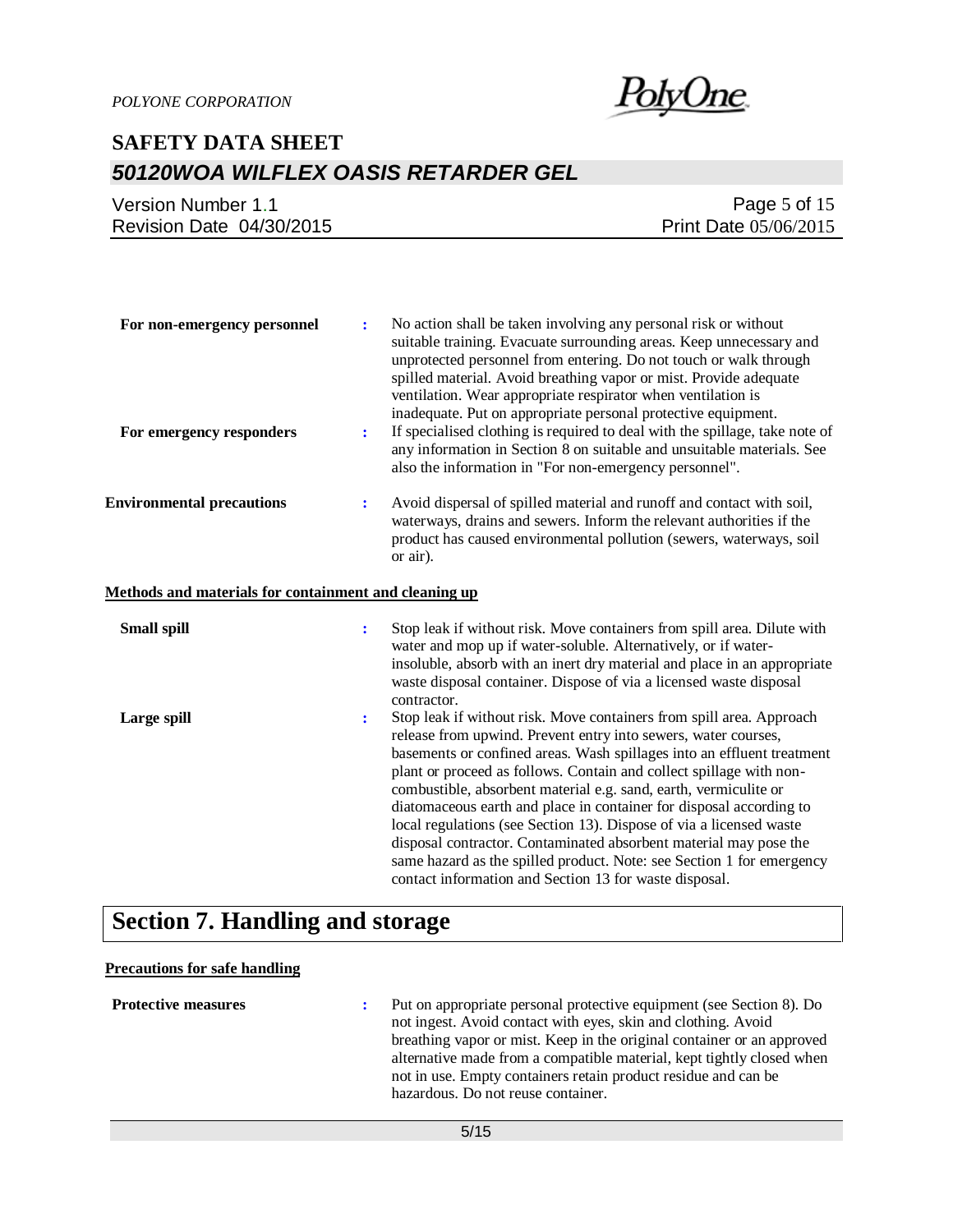

| Version Number 1.1       | Page 6 of 15                 |
|--------------------------|------------------------------|
| Revision Date 04/30/2015 | <b>Print Date 05/06/2015</b> |
|                          |                              |

| Advice on general occupational<br>hygiene                       |  | Eating, drinking and smoking should be prohibited in areas where this<br>material is handled, stored and processed. Workers should wash hands<br>and face before eating, drinking and smoking. Remove contaminated<br>clothing and protective equipment before entering eating areas. See<br>also Section 8 for additional information on hygiene measures.                                                                                                                                                    |
|-----------------------------------------------------------------|--|----------------------------------------------------------------------------------------------------------------------------------------------------------------------------------------------------------------------------------------------------------------------------------------------------------------------------------------------------------------------------------------------------------------------------------------------------------------------------------------------------------------|
| Conditions for safe storage,<br>including any incompatibilities |  | Store in accordance with local regulations. Store in original container<br>protected from direct sunlight in a dry, cool and well-ventilated area,<br>away from incompatible materials (see Section 10) and food and<br>drink. Keep container tightly closed and sealed until ready for use.<br>Containers that have been opened must be carefully resealed and kept<br>upright to prevent leakage. Do not store in unlabeled containers. Use<br>appropriate containment to avoid environmental contamination. |

## **Section 8. Exposure controls/personal protection**

#### **Control parameters**

### **Occupational exposure limits**

| <b>Ingredient name</b>                 |                | <b>Exposure limits</b>                                                                                                                                                                                                                                                                                                                                                                             |
|----------------------------------------|----------------|----------------------------------------------------------------------------------------------------------------------------------------------------------------------------------------------------------------------------------------------------------------------------------------------------------------------------------------------------------------------------------------------------|
| 1,2-Propanediol                        |                | <b>AIHA WEEL (1999-01-01)</b>                                                                                                                                                                                                                                                                                                                                                                      |
|                                        |                | Time Weighted Average (TWA) 10 mg/m3                                                                                                                                                                                                                                                                                                                                                               |
|                                        |                |                                                                                                                                                                                                                                                                                                                                                                                                    |
|                                        |                |                                                                                                                                                                                                                                                                                                                                                                                                    |
| Appropriate engineering controls       | ÷              | Good general ventilation should be sufficient to control worker<br>exposure to airborne contaminants.                                                                                                                                                                                                                                                                                              |
| <b>Environmental exposure controls</b> | $\ddot{\cdot}$ | Emissions from ventilation or work process equipment should be<br>checked to ensure they comply with the requirements of<br>environmental protection legislation. In some cases, fume scrubbers,<br>filters or engineering modifications to the process equipment will be<br>necessary to reduce emissions to acceptable levels.                                                                   |
|                                        |                |                                                                                                                                                                                                                                                                                                                                                                                                    |
| <b>Individual protection measures</b>  |                |                                                                                                                                                                                                                                                                                                                                                                                                    |
| <b>Hygiene</b> measures                | ÷              | Wash hands, forearms and face thoroughly after handling chemical<br>products, before eating, smoking and using the lavatory and at the end<br>of the working period. Appropriate techniques should be used to<br>remove potentially contaminated clothing. Wash contaminated<br>clothing before reusing. Ensure that eyewash stations and safety<br>showers are close to the workstation location. |
| <b>Eye/face protection</b>             | $\ddot{\cdot}$ | Safety eyewear complying with an approved standard should be used<br>when a risk assessment indicates this is necessary to avoid exposure to                                                                                                                                                                                                                                                       |
|                                        |                | 011F                                                                                                                                                                                                                                                                                                                                                                                               |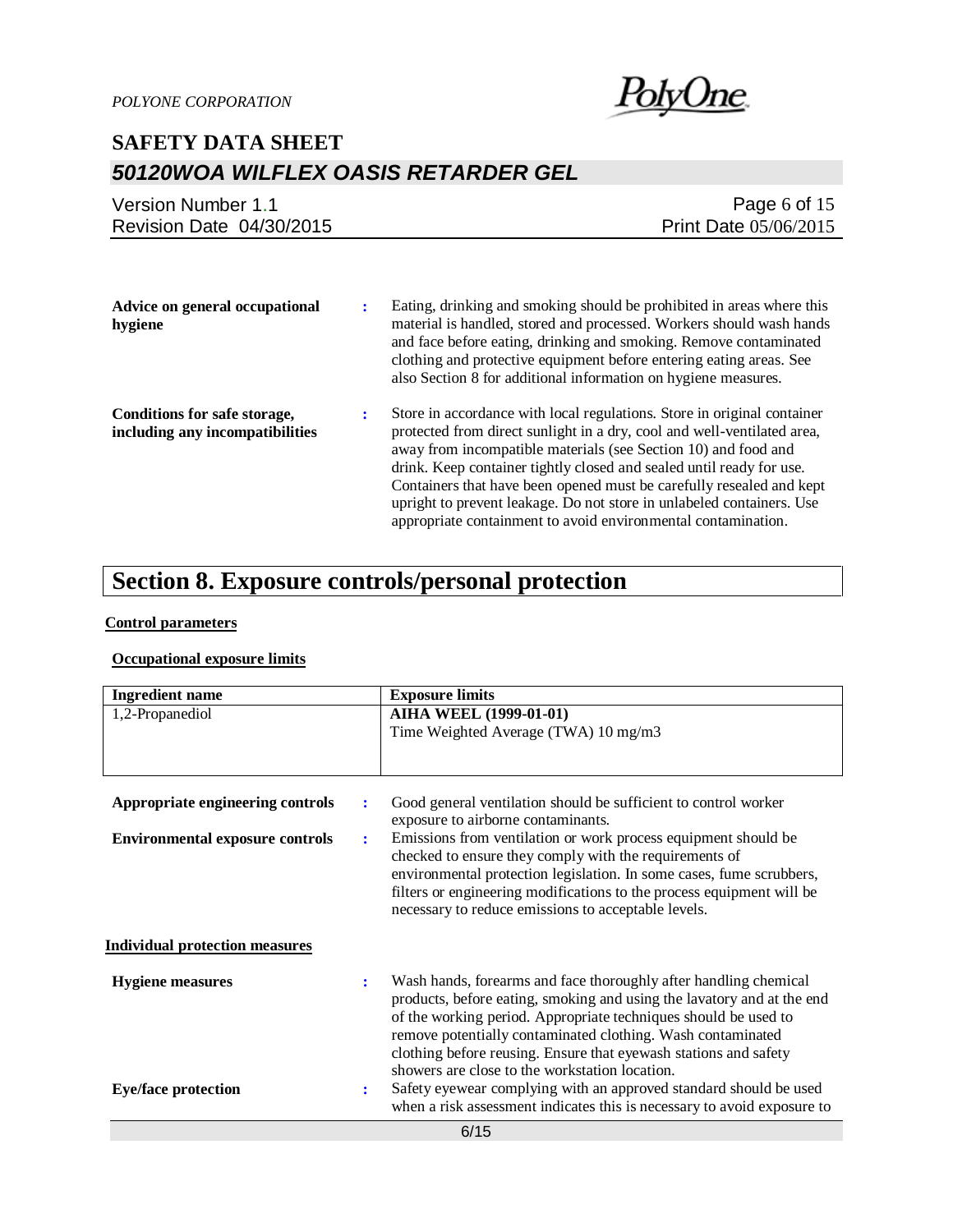PolyOne

| Version Number 1.1       | Page $7$ of 15               |
|--------------------------|------------------------------|
| Revision Date 04/30/2015 | <b>Print Date 05/06/2015</b> |
|                          |                              |

liquid splashes, mists, gases or dusts. If contact is possible, the following protection should be worn, unless the assessment indicates a higher degree of protection: chemical splash goggles.

#### **Skin protection**

| <b>Hand protection</b>        | Chemical-resistant, impervious gloves complying with an approved<br>:<br>standard should be worn at all times when handling chemical products<br>if a risk assessment indicates this is necessary. Considering the<br>parameters specified by the glove manufacturer, check during use that<br>the gloves are still retaining their protective properties. It should be<br>noted that the time to breakthrough for any glove material may be<br>different for different glove manufacturers. In the case of mixtures,<br>consisting of several substances, the protection time of the gloves<br>cannot be accurately estimated. |
|-------------------------------|---------------------------------------------------------------------------------------------------------------------------------------------------------------------------------------------------------------------------------------------------------------------------------------------------------------------------------------------------------------------------------------------------------------------------------------------------------------------------------------------------------------------------------------------------------------------------------------------------------------------------------|
| <b>Body protection</b>        | Personal protective equipment for the body should be selected based<br>on the task being performed and the risks involved and should be<br>approved by a specialist before handling this product.                                                                                                                                                                                                                                                                                                                                                                                                                               |
| Other skin protection         | Appropriate footwear and any additional skin protection measures<br>÷<br>should be selected based on the task being performed and the risks<br>involved and should be approved by a specialist before handling this<br>product.                                                                                                                                                                                                                                                                                                                                                                                                 |
| <b>Respiratory protection</b> | Use a properly fitted, air-purifying or air-fed respirator complying<br>÷<br>with an approved standard if a risk assessment indicates this is<br>necessary. Respirator selection must be based on known or anticipated<br>exposure levels, the hazards of the product and the safe working limits<br>of the selected respirator.                                                                                                                                                                                                                                                                                                |

## **Section 9. Physical and chemical properties**

#### **Appearance**

| <b>Physical state</b>            |   | liquid [liquid]              |
|----------------------------------|---|------------------------------|
| <b>Color</b>                     |   | <b>NO PIGMENT</b>            |
| Odor                             |   | Not available.               |
| Odor threshold                   |   | Not available.               |
| рH                               |   | Not available.               |
| <b>Melting point</b>             |   | Not available.               |
| <b>Boiling point</b>             | ፡ | Not available.               |
| <b>Flash point</b>               | ÷ | Not available.               |
| <b>Burning time</b>              | ÷ | Not available.               |
| <b>Burning rate</b>              | İ | Not available.               |
| <b>Evaporation rate</b>          | İ | Not available.               |
| <b>Flammability</b> (solid, gas) | ÷ | Not available.               |
| Lower and upper explosive        |   | <b>Lower:</b> Not available. |
|                                  |   |                              |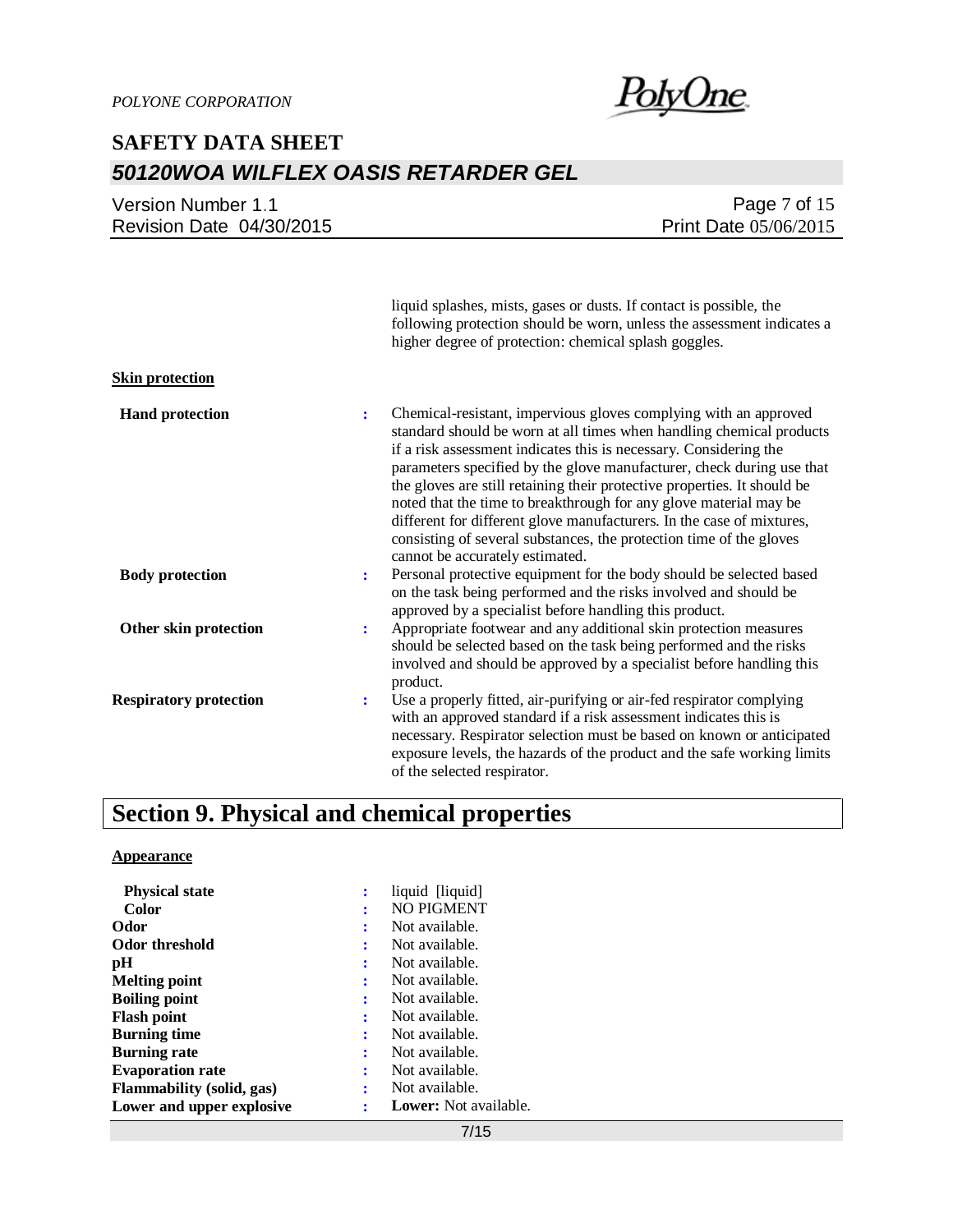

### Version Number 1.1 Revision Date 04/30/2015

Page 8 of 15 Print Date 05/06/2015

| (flammable) limits               |   | <b>Upper:</b> Not available.     |
|----------------------------------|---|----------------------------------|
| Vapor pressure                   | ÷ | Not available.                   |
| Vapor density                    | : | Not available.                   |
| <b>Relative density</b>          | : | Not available.                   |
| Solubility                       | : | Not available.                   |
| Solubility in water              | : | Not available.                   |
| <b>Partition coefficient: n-</b> | : | Not available.                   |
| octanol/water                    |   |                                  |
| <b>Auto-ignition temperature</b> | ÷ | Not available.                   |
| <b>Decomposition temperature</b> | ÷ | Not available.                   |
| SADT                             | ÷ | Not available.                   |
| <b>Viscosity</b>                 | : | <b>Dynamic:</b> Not available.   |
|                                  |   | <b>Kinematic:</b> Not available. |

## **Section 10. Stability and reactivity**

| <b>Reactivity</b>                          | ٠<br>$\bullet$ | No specific test data related to reactivity available for this product or<br>its ingredients.           |
|--------------------------------------------|----------------|---------------------------------------------------------------------------------------------------------|
| <b>Chemical stability</b>                  | ٠              | Stable under recommended storage and handling conditions (see<br>Section 7).                            |
| <b>Possibility of hazardous reactions</b>  | ÷              | Under normal conditions of storage and use, hazardous reactions will<br>not occur.                      |
| <b>Conditions to avoid</b>                 | $\bullet$      | Keep away from extreme heat and oxidizing agents.                                                       |
| <b>Incompatible materials</b>              |                | Keep away from strong acids.<br>Oxidizer.                                                               |
| <b>Hazardous decomposition</b><br>products | :              | Under normal conditions of storage and use, hazardous decomposition<br>products should not be produced. |

## **Section 11. Toxicological information**

This mixture has not been evaluated as a whole for health effects. Exposure effects listed are based on existing health data for the individual components which comprise the mixture.

#### **Information on toxicological effects**

#### **Acute toxicity**

| <b>Product/ingredient name</b> | <b>Result</b> | <b>Species</b>                                                                                      | <b>Dose</b>    | <b>Exposure</b>          |
|--------------------------------|---------------|-----------------------------------------------------------------------------------------------------|----------------|--------------------------|
| 1,2-Propanediol                |               |                                                                                                     |                |                          |
|                                | LD50 Oral     | Rat                                                                                                 | $20,000$ mg/kg |                          |
|                                | LD50 Dermal   | Rabbit                                                                                              | $20,800$ mg/kg |                          |
|                                | LD50 Dermal   | Rabbit                                                                                              | $20,800$ mg/kg | $\overline{\phantom{a}}$ |
| $\alpha$ $\alpha$              |               | $\mathbf{M}^*$ and $\mathbf{M}$ and $\mathbf{M}$ and $\mathbf{M}$ and $\mathbf{M}$ and $\mathbf{M}$ |                |                          |

 **Conclusion/Summary :** Mixture.Not fully tested.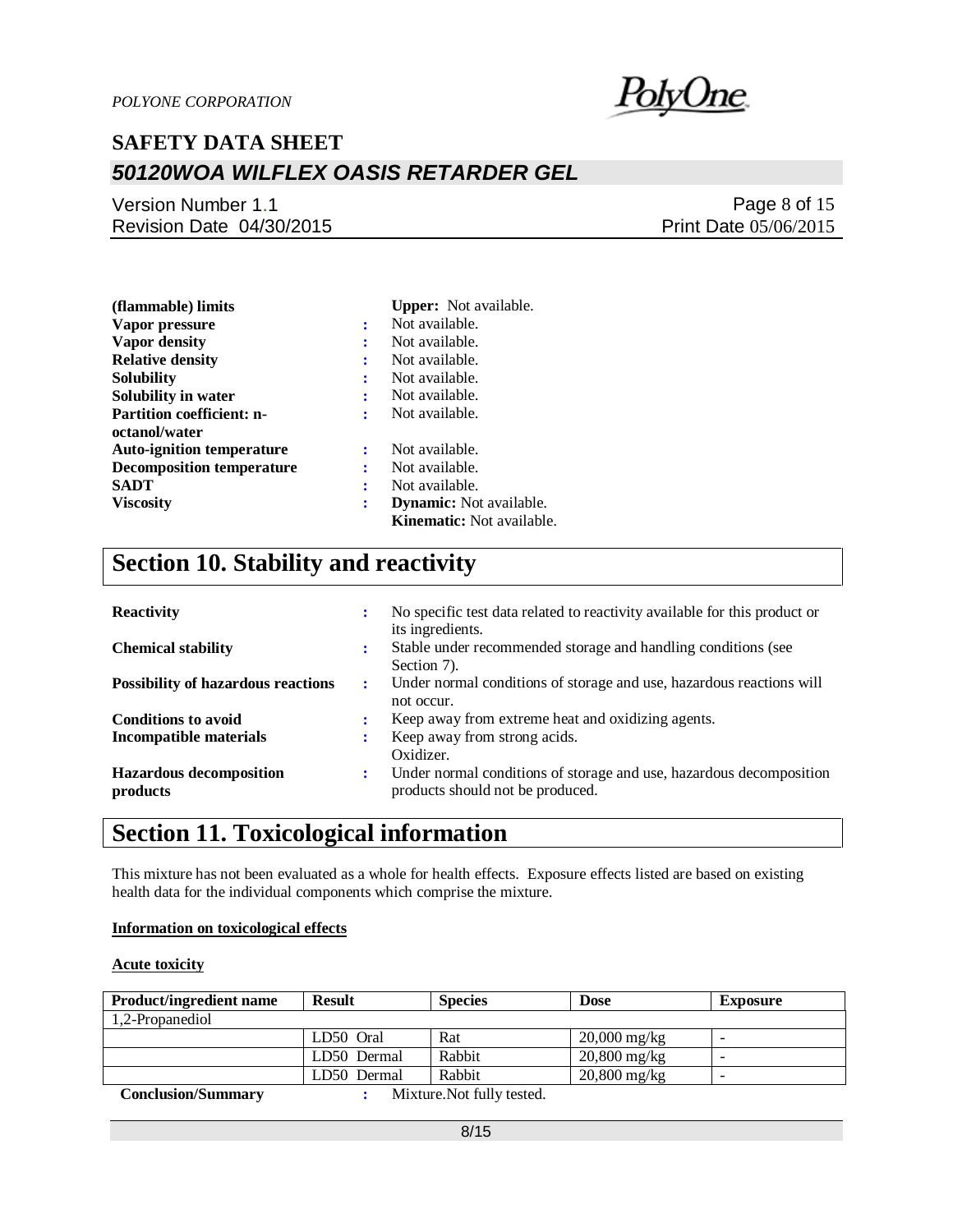

Version Number 1.1 Revision Date 04/30/2015

Page 9 of 15 Print Date 05/06/2015

### **Irritation/Corrosion**

| <b>Product/ingredient name</b>           | <b>Result</b>                   | <b>Species</b>             | <b>Score</b> | <b>Exposure</b> | <b>Observation</b>       |  |
|------------------------------------------|---------------------------------|----------------------------|--------------|-----------------|--------------------------|--|
| 1,2-Propanediol                          | Skin - Mild                     | Woman                      |              | 96 hrs          | $\overline{\phantom{a}}$ |  |
|                                          | irritant                        |                            |              |                 |                          |  |
|                                          | Skin - Mild                     | Human                      |              | $168$ hrs       | $\overline{a}$           |  |
|                                          | irritant                        |                            |              |                 |                          |  |
|                                          | Skin -                          | Human                      |              | $72$ hrs        | $\Box$                   |  |
|                                          | Moderate                        |                            |              |                 |                          |  |
|                                          | irritant                        |                            |              |                 |                          |  |
|                                          | Eyes - Mild                     | Rabbit                     |              |                 | $\sim$                   |  |
|                                          | irritant                        |                            |              |                 |                          |  |
|                                          | Eyes - Mild                     | Rabbit                     |              | $24$ hrs        | $\Box$                   |  |
|                                          | irritant                        |                            |              |                 |                          |  |
|                                          | Skin -<br>Moderate              | Child                      |              | 96 hrs          | $\equiv$                 |  |
|                                          | irritant                        |                            |              |                 |                          |  |
|                                          |                                 |                            |              |                 |                          |  |
| <b>Conclusion/Summary</b><br><b>Skin</b> |                                 | Mixture. Not fully tested. |              |                 |                          |  |
| <b>Eyes</b>                              | $\ddot{\cdot}$<br>÷             | Mixture. Not fully tested. |              |                 |                          |  |
| <b>Respiratory</b>                       | ÷                               | Mixture. Not fully tested. |              |                 |                          |  |
|                                          |                                 |                            |              |                 |                          |  |
| <b>Sensitization</b>                     |                                 |                            |              |                 |                          |  |
| <b>Conclusion/Summary</b>                |                                 |                            |              |                 |                          |  |
| <b>Skin</b>                              | $\ddot{\cdot}$                  | Mixture. Not fully tested. |              |                 |                          |  |
| <b>Respiratory</b>                       | Mixture. Not fully tested.<br>÷ |                            |              |                 |                          |  |
|                                          |                                 |                            |              |                 |                          |  |
| <b>Mutagenicity</b>                      |                                 |                            |              |                 |                          |  |
| <b>Conclusion/Summary</b>                | $\ddot{\cdot}$                  | Mixture. Not fully tested. |              |                 |                          |  |
| <b>Carcinogenicity</b>                   |                                 |                            |              |                 |                          |  |
| <b>Conclusion/Summary</b>                | $\ddot{\cdot}$                  | Mixture. Not fully tested. |              |                 |                          |  |
| <b>Reproductive toxicity</b>             |                                 |                            |              |                 |                          |  |
| <b>Conclusion/Summary</b>                | $\ddot{\cdot}$                  | Mixture. Not fully tested. |              |                 |                          |  |
| <b>Teratogenicity</b>                    |                                 |                            |              |                 |                          |  |
|                                          |                                 |                            |              |                 |                          |  |
| <b>Conclusion/Summary</b>                | $\ddot{\cdot}$                  | Mixture. Not fully tested. |              |                 |                          |  |
|                                          |                                 |                            |              |                 |                          |  |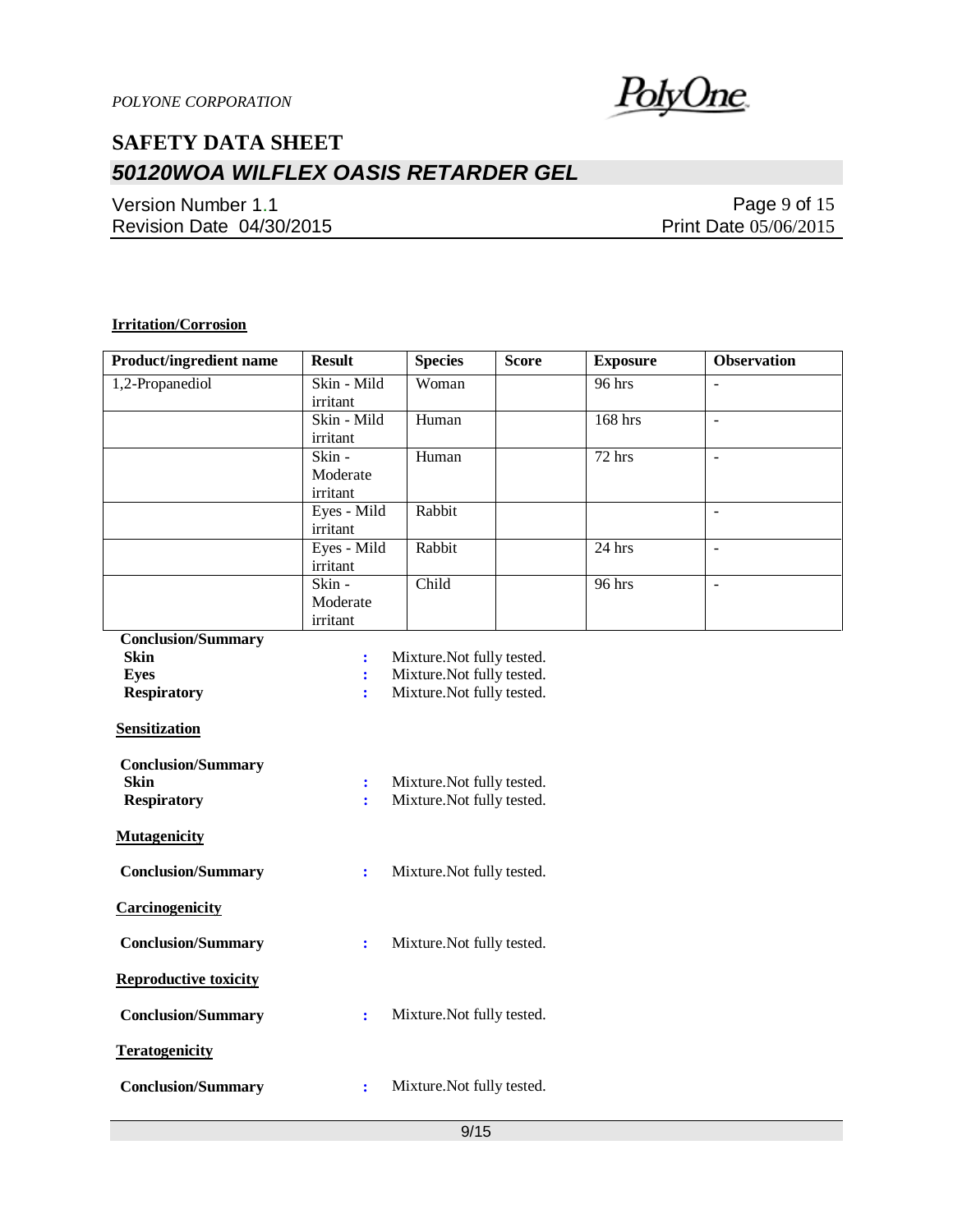<u>PolyOne</u>

### Version Number 1.1 Revision Date 04/30/2015

Page 10 of 15 Print Date 05/06/2015

| <b>Specific target organ toxicity (single exposure)</b><br>Not available.    |                           |                                                                                          |
|------------------------------------------------------------------------------|---------------------------|------------------------------------------------------------------------------------------|
| Specific target organ toxicity (repeated exposure)<br>Not available.         |                           |                                                                                          |
| <b>Aspiration hazard</b><br>Not available.                                   |                           |                                                                                          |
| Information on the likely routes of<br>exposure                              | $\mathbf{r}$              | Not available.                                                                           |
| <b>Potential acute health effects</b>                                        |                           |                                                                                          |
| <b>Eye contact</b>                                                           | $\ddot{\cdot}$            | Causes serious eye irritation.                                                           |
| <b>Inhalation</b>                                                            | ÷                         | No known significant effects or critical hazards.                                        |
| <b>Skin contact</b>                                                          | ÷                         | Causes skin irritation.                                                                  |
| <b>Ingestion</b>                                                             | ÷                         | Irritating to mouth, throat and stomach.                                                 |
| Symptoms related to the physical, chemical and toxicological characteristics |                           |                                                                                          |
| <b>Eye contact</b>                                                           | ÷                         | Adverse symptoms may include the following:<br>pain or irritation<br>watering<br>redness |
|                                                                              |                           |                                                                                          |
| <b>Inhalation</b>                                                            | ÷                         | No specific data.                                                                        |
| <b>Skin contact</b>                                                          | $\ddot{\phantom{a}}$      | Adverse symptoms may include the following:<br>irritation<br>redness                     |
| <b>Ingestion</b>                                                             | ÷                         | No specific data.                                                                        |
|                                                                              |                           | Delayed and immediate effects and also chronic effects from short and long term exposure |
| <b>Short term exposure</b>                                                   |                           |                                                                                          |
| <b>Potential immediate effects</b><br><b>Potential delayed effects</b>       | $\ddot{\phantom{a}}$<br>÷ | Not available.<br>Not available.                                                         |
| Long term exposure                                                           |                           |                                                                                          |
| <b>Potential immediate effects</b><br><b>Potential delayed effects</b>       | ÷<br>÷                    | Not available.<br>Not available.                                                         |
| <b>Potential chronic health effects</b>                                      |                           |                                                                                          |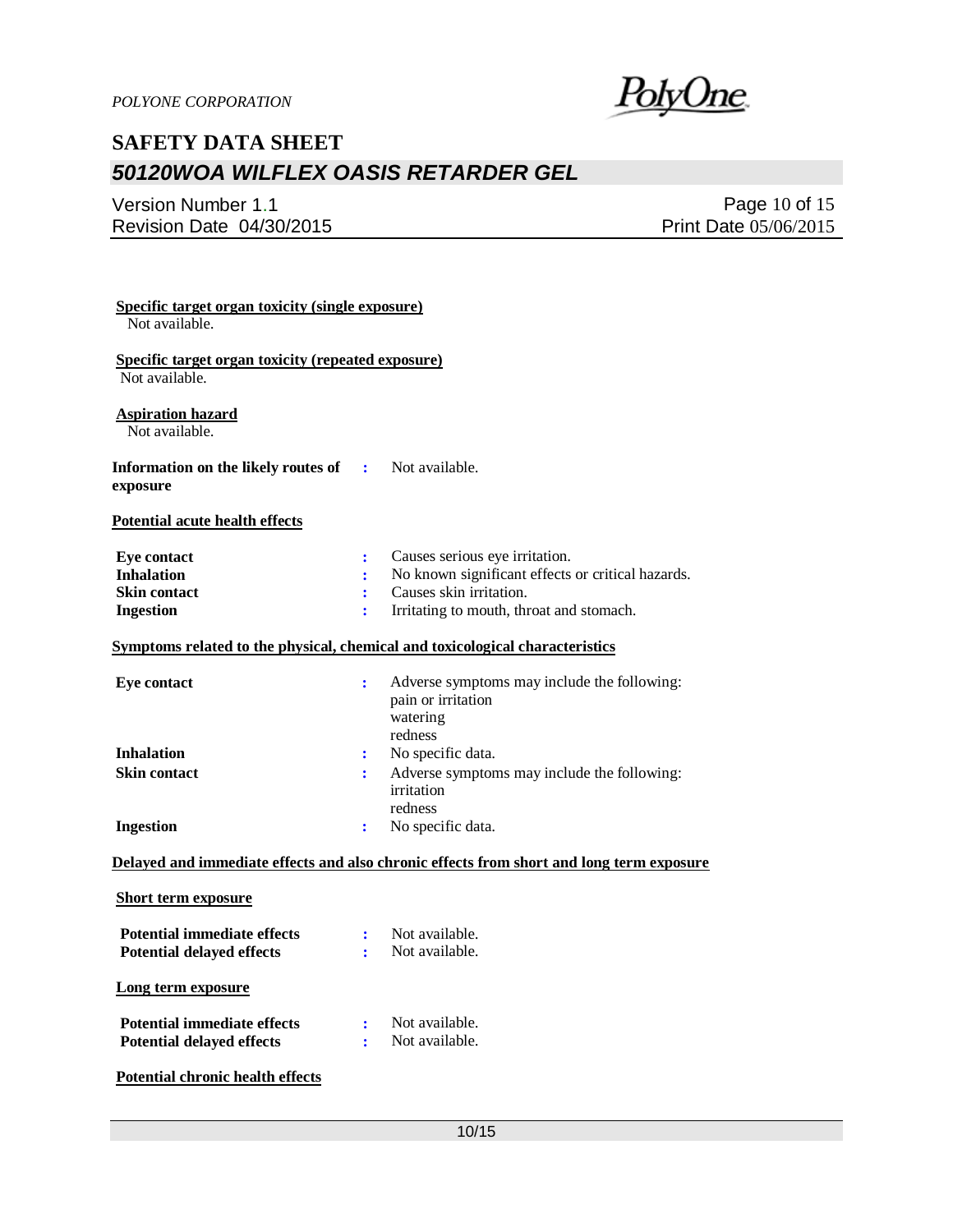

### Version Number 1.1 Revision Date 04/30/2015

### Page 11 of 15 Print Date 05/06/2015

 **Conclusion/Summary :** Mixture.Not fully tested.

 **General :** No known significant effects or critical hazards. **Carcinogenicity** : No known significant effects or critical hazards. **Mutagenicity :** No known significant effects or critical hazards. **Teratogenicity :** No known significant effects or critical hazards.

**Developmental effects :** No known significant effects or critical hazards.

**Fertility effects :** No known significant effects or critical hazards.

**Numerical measures of toxicity**

**Acute toxicity estimates**

Not available.

## **Section 12. Ecological information**

#### **Toxicity**

| <b>Product/ingredient name</b> | <b>Result</b>                     | <b>Species</b>         | <b>Exposure</b> |
|--------------------------------|-----------------------------------|------------------------|-----------------|
| 1,2-Propanediol                |                                   |                        |                 |
|                                | Acute LC50 710,000 µg/l Fresh     | Fish - Fathead minnow  | 96 h            |
|                                | water                             |                        |                 |
|                                | Acute LC50 34,060 mg/l Fresh      | Fish - Fathead minnow  | 96 h            |
|                                | water                             |                        |                 |
|                                | Acute LC50 55,770,000 µg/l Fresh  | Fish - Fathead minnow  | 96h             |
|                                | water                             |                        |                 |
|                                | Acute $EC50 > 10,000,000 \mu g/l$ | Aquatic invertebrates. | 48h             |
|                                | Fresh water                       | Water flea             |                 |
|                                | Acute $EC50 > 1,000$ mg/l Fresh   | Aquatic invertebrates. | 48h             |
|                                | water                             | Water flea             |                 |
|                                | Acute $EC50 > 1,000$ mg/l Fresh   | Aquatic invertebrates. | 48h             |
|                                | water                             | Water flea             |                 |
|                                | Acute $EC50 > 110$ mg/l Fresh     | Aquatic invertebrates. | 48h             |
|                                | water                             | Water flea             |                 |

**Conclusion/Summary :** Not available.

**Persistence and degradability**

**Conclusion/Summary :** Not available.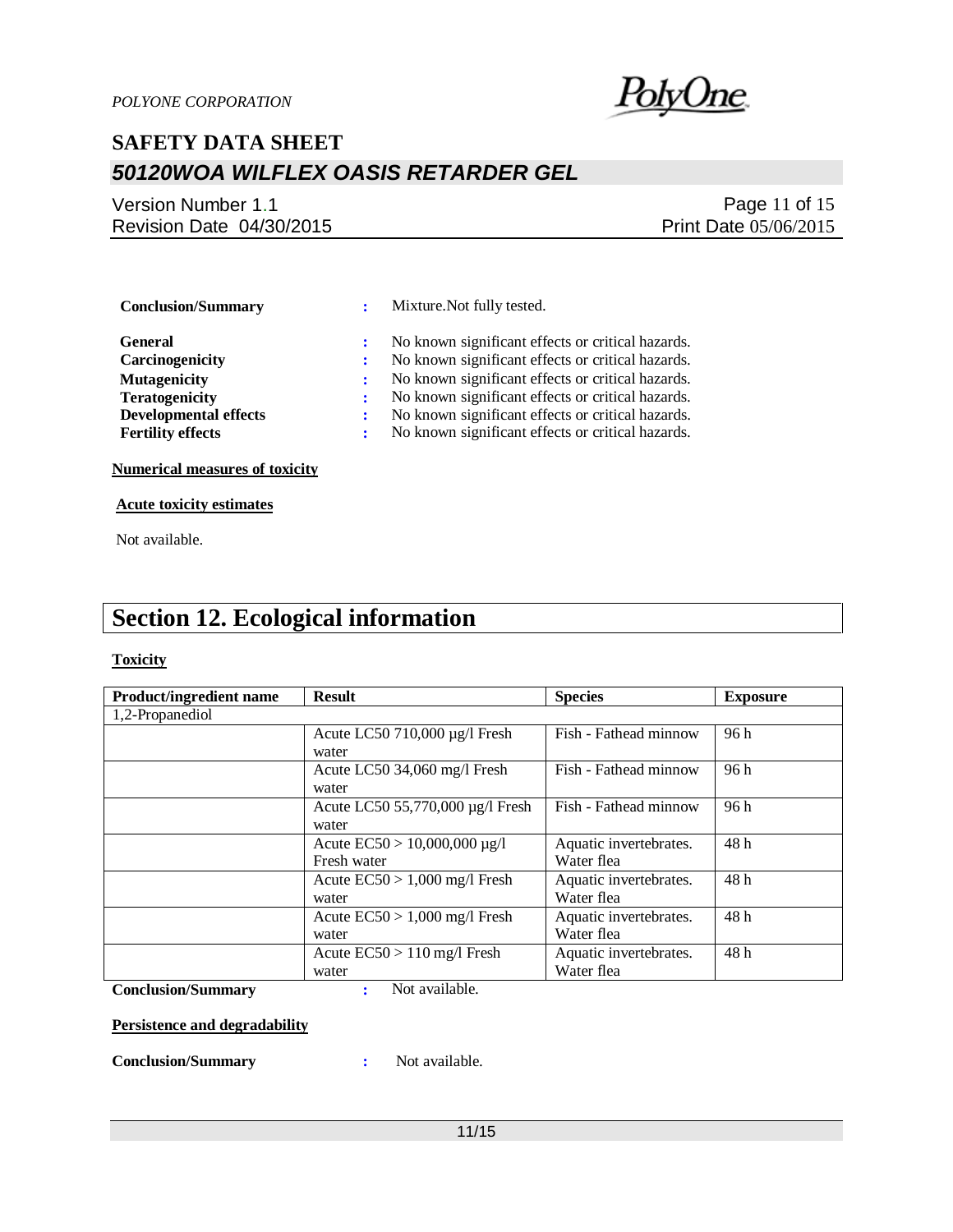

Version Number 1.1 Revision Date 04/30/2015

Page 12 of 15 Print Date 05/06/2015

#### **Bioaccumulative potential**

| Divuccumunu ve Doleman         |               |     |                 |  |
|--------------------------------|---------------|-----|-----------------|--|
| <b>Product/ingredient name</b> | $L$ 02 $P$ 0W | BCF | 'n<br>Potential |  |
| 1,2-Propanediol                | .070.085      |     | low             |  |

#### **Mobility in soil**

| Soil/water partition coefficient | : Not available.                                    |
|----------------------------------|-----------------------------------------------------|
| (KOC)                            |                                                     |
| Other adverse effects            | : No known significant effects or critical hazards. |

### **Section 13. Disposal considerations**

**Disposal methods :** The generation of waste should be avoided or minimized wherever possible. Disposal of this product, solutions and any by-products should at all times comply with the requirements of environmental protection and waste disposal legislation and any regional local authority requirements. Dispose of surplus and non-recyclable products via a licensed waste disposal contractor. Waste should not be disposed of untreated to the sewer unless fully compliant with the requirements of all authorities with jurisdiction. Waste packaging should be recycled. Incineration or landfill should only be considered when recycling is not feasible. This material and its container must be disposed of in a safe way. Care should be taken when handling emptied containers that have not been cleaned or rinsed out. Empty containers or liners may retain some product residues. Avoid dispersal of spilled material and runoff and contact with soil, waterways, drains and sewers.

**United States - RCRA Acute hazardous waste "P" List:** Not listed

**United States - RCRA Toxic hazardous waste "U" List:** Not listed

### **Section 14. Transport information**

| U.S. DOT Classification | : Not regulated for transportation.     |
|-------------------------|-----------------------------------------|
| ICAO/IATA               | : Consult mode specific transport rules |
| IMO/IMDG (maritime)     | : Consult mode specific transport rules |

### **Section 15. Regulatory information**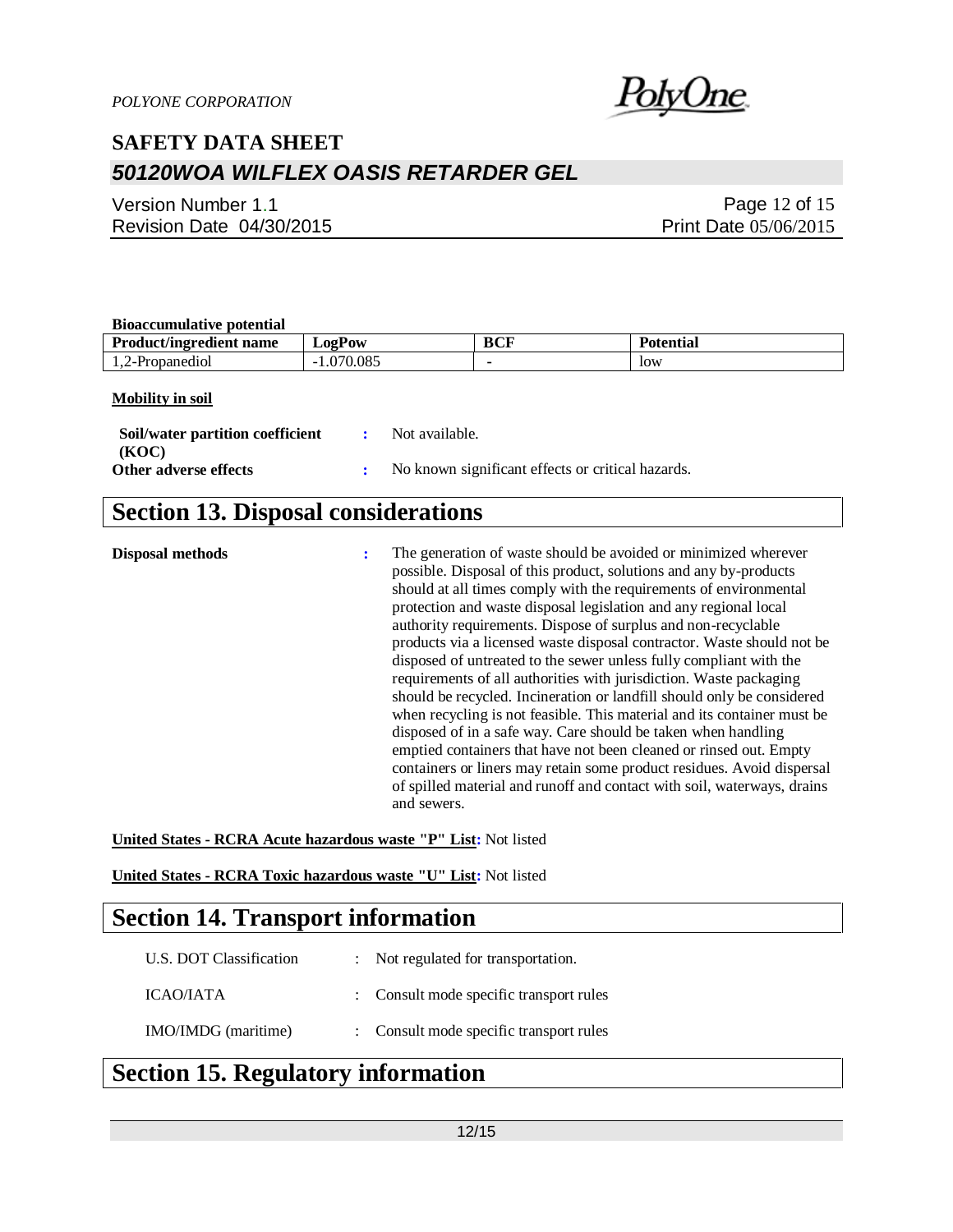

### Version Number 1.1 Revision Date 04/30/2015

Page 13 of 15 Print Date 05/06/2015

| <b>U.S. Federal regulations</b>                                               |                | United States - TSCA 12(b) - Chemical export notification: None<br>of the components are listed.<br>United States - TSCA 4(a) - Final Test Rules: Not listed<br>United States - TSCA 4(a) - ITC Priority list: Not listed<br>United States - TSCA 4(a) - Proposed test rules: Not listed<br>United States - TSCA 4(f) - Priority risk review: Not listed<br>United States - TSCA 5(a)2 - Final significant new use rules: Not<br>listed<br>United States - TSCA 5(a)2 - Proposed significant new use rules:<br>Not listed<br>United States - TSCA 5(e) - Substances consent order: Not listed<br>United States - TSCA 6 - Final risk management: Not listed<br>United States - TSCA 6 - Proposed risk management: Not listed<br>United States - TSCA 8(a) - Chemical risk rules: Not listed<br>United States - TSCA 8(a) - Dioxin/Furane precusor: Not listed<br>United States - TSCA 8(a) - Chemical Data Reporting (CDR): Not<br>determined<br>United States - TSCA 8(a) - Preliminary assessment report<br>(PAIR): Not listed<br>United States - TSCA 8(c) - Significant adverse reaction (SAR):<br>Not listed<br>United States - TSCA 8(d) - Health and safety studies: Not listed<br>United States - EPA Clean water act (CWA) section 307 - Priority<br>pollutants: Not listed<br>United States - EPA Clean water act (CWA) section 311 -<br><b>Hazardous substances:</b> Listed |  |
|-------------------------------------------------------------------------------|----------------|----------------------------------------------------------------------------------------------------------------------------------------------------------------------------------------------------------------------------------------------------------------------------------------------------------------------------------------------------------------------------------------------------------------------------------------------------------------------------------------------------------------------------------------------------------------------------------------------------------------------------------------------------------------------------------------------------------------------------------------------------------------------------------------------------------------------------------------------------------------------------------------------------------------------------------------------------------------------------------------------------------------------------------------------------------------------------------------------------------------------------------------------------------------------------------------------------------------------------------------------------------------------------------------------------------------------------------------------------------------------------------------|--|
|                                                                               |                | United States - EPA Clean air act (CAA) section 112 - Accidental<br>release prevention - Flammable substances: Not listed<br>United States - EPA Clean air act (CAA) section 112 - Accidental<br>release prevention - Toxic substances: Not listed<br><b>United States - Department of commerce - Precursor chemical:</b><br>Not listed                                                                                                                                                                                                                                                                                                                                                                                                                                                                                                                                                                                                                                                                                                                                                                                                                                                                                                                                                                                                                                                |  |
| <b>Clean Air Act Section 112(b)</b><br><b>Hazardous Air Pollutants (HAPs)</b> | ÷              | Not listed                                                                                                                                                                                                                                                                                                                                                                                                                                                                                                                                                                                                                                                                                                                                                                                                                                                                                                                                                                                                                                                                                                                                                                                                                                                                                                                                                                             |  |
| <b>Clean Air Act Section 602 Class I</b><br><b>Substances</b>                 | $\ddot{\cdot}$ | Not listed                                                                                                                                                                                                                                                                                                                                                                                                                                                                                                                                                                                                                                                                                                                                                                                                                                                                                                                                                                                                                                                                                                                                                                                                                                                                                                                                                                             |  |
| <b>Clean Air Act Section 602 Class II</b><br><b>Substances</b>                | ÷              | Not listed                                                                                                                                                                                                                                                                                                                                                                                                                                                                                                                                                                                                                                                                                                                                                                                                                                                                                                                                                                                                                                                                                                                                                                                                                                                                                                                                                                             |  |
| <b>DEA List I Chemicals (Precursor</b><br><b>Chemicals</b> )                  | $\ddot{\cdot}$ | Not listed                                                                                                                                                                                                                                                                                                                                                                                                                                                                                                                                                                                                                                                                                                                                                                                                                                                                                                                                                                                                                                                                                                                                                                                                                                                                                                                                                                             |  |
| <b>DEA List II Chemicals (Essential</b><br><b>Chemicals</b> )                 | $\ddot{\cdot}$ | Not listed                                                                                                                                                                                                                                                                                                                                                                                                                                                                                                                                                                                                                                                                                                                                                                                                                                                                                                                                                                                                                                                                                                                                                                                                                                                                                                                                                                             |  |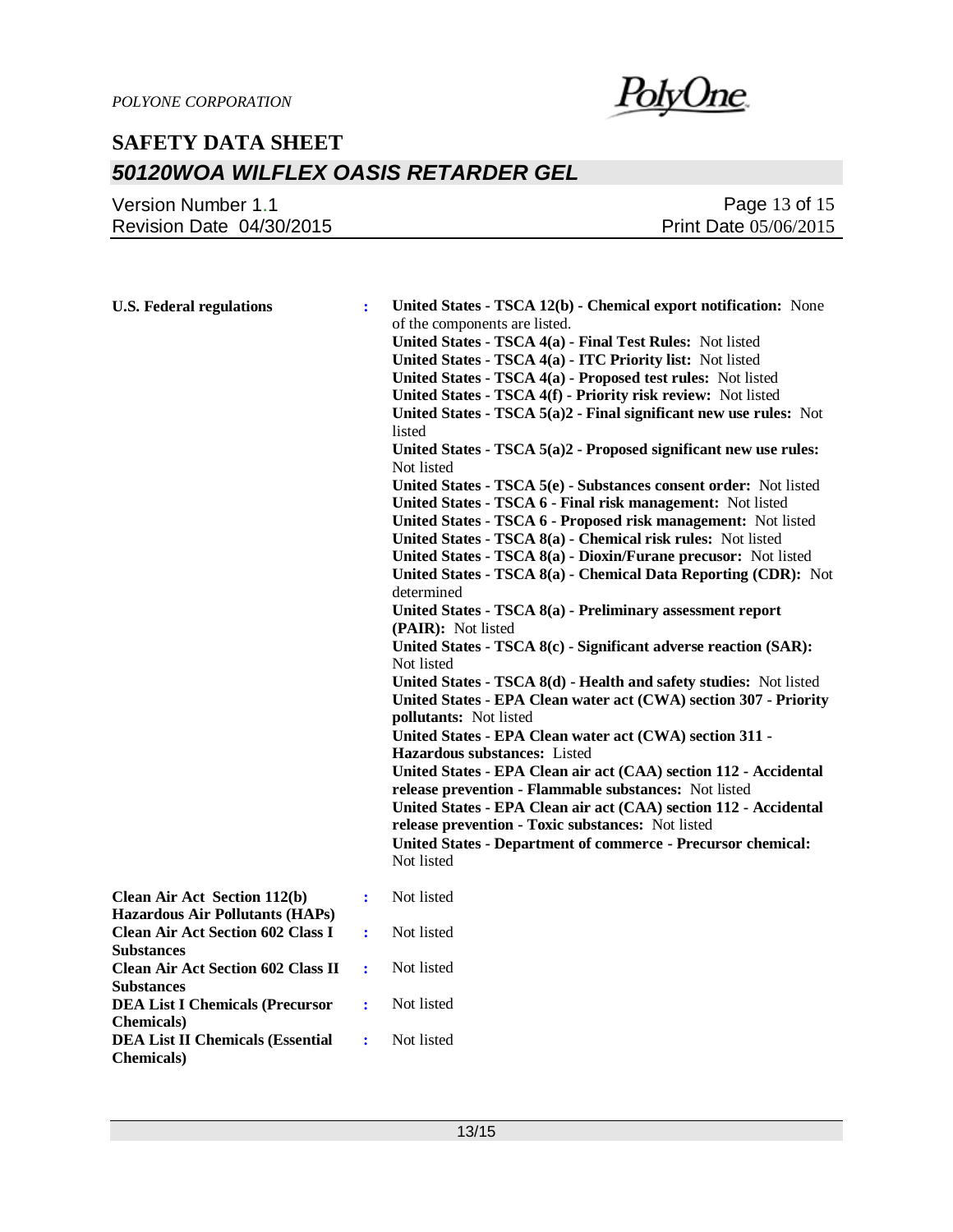

Version Number 1.1 Revision Date 04/30/2015

Page 14 of 15 Print Date 05/06/2015

#### **US. EPA CERCLA Hazardous Substances (40 CFR 302)**

not applicable

### **SARA 311/312**

**Classification :** Immediate (acute) health hazard

#### **Composition/information on ingredients**

| <b>Name</b>     | $\frac{0}{0}$ | <b>Classification</b> |
|-----------------|---------------|-----------------------|
| 1,2-Propanediol | 100<br>$60 -$ | AН                    |
|                 |               |                       |

#### **SARA 313**

Not applicable.

| None of the components are listed.                      |
|---------------------------------------------------------|
| None of the components are listed.                      |
| The following components are listed:<br>1,2-Propanediol |
| The following components are listed:<br>1,2-Propanediol |
|                                                         |

#### **California Prop. 65**

This PolyOne product does not contain any chemical known to the State of California to cause cancer, or birth defects or other reproductive harm, in concentrations that require a warning notice under California's Proposition 65. This statement relies in part on information provided by the buyer of this PolyOne product. PolyOne does not control or have complete knowledge of the end uses to which that buyer or any other entity in the chain of distribution and marketing may put this PolyOne product. Therefore, the buyer of this PolyOne product, each entity that uses this PolyOne product in formulating another product, and each entity in the chain of distribution and marketing of any product that includes the material in this PolyOne product must make its own decision as to giving a Proposition 65 warning.

| United States inventory (TSCA 8b) : | All components are listed or exempted.                                                                                                                                                                                                                                 |
|-------------------------------------|------------------------------------------------------------------------------------------------------------------------------------------------------------------------------------------------------------------------------------------------------------------------|
| <b>Canada inventory</b>             | Not determined.                                                                                                                                                                                                                                                        |
| International regulations           |                                                                                                                                                                                                                                                                        |
| International lists                 | Australia inventory (AICS): Not determined.<br>Taiwan inventory (CSNN): Not determined.<br>Malaysia Inventory (EHS Register): Not determined.<br><b>EINECS:</b> Not determined.<br><b>Japan inventory:</b> Not determined.<br>China inventory (IECSC): Not determined. |